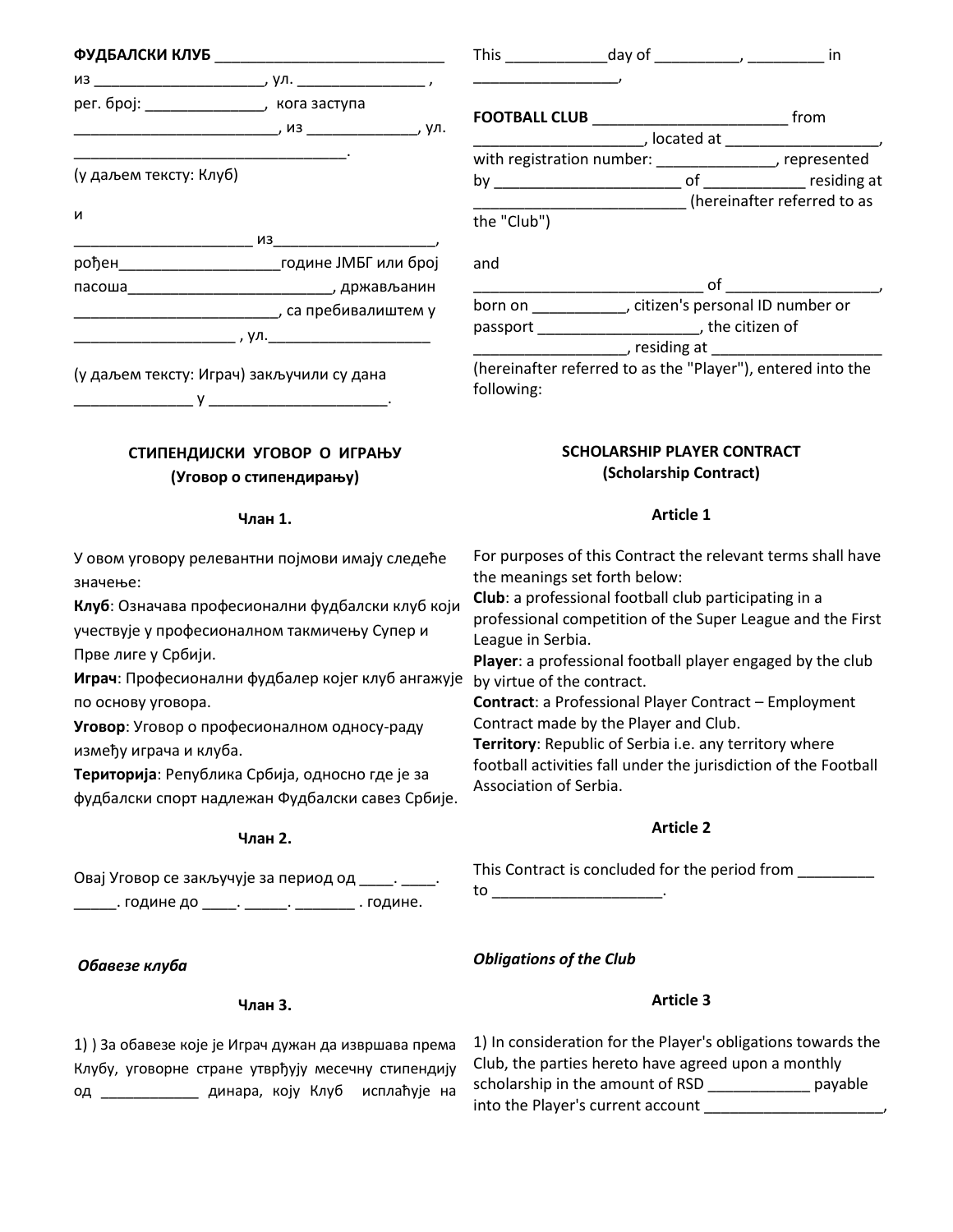начин преко текућег рачуна играча \_\_\_\_\_\_\_\_\_\_\_\_\_\_ , и која се не може мењати без анекса овог Уговора. Уплата стипендије за претходни месец врши се најкасније до \_\_\_\_\_\_ у текућем месецу.

2) Уговорне стране утврђују и посебне накнаде и то: за потпис уговора, за искуство играча и сл.

3) Уговорне стране утврђују и посебне премије и то: за остварене резултате у домаћем или међународном такмичењу, за наступе на међународним утакмицама и др.

4) Износ посебних премија из става 3. овог члана је променљив и уговорне стране прихватају да се висина премије може променити у складу са општим актом Клуба. Промена висине премије је ваљана и без потписивања анекса овог Уговора, те се као меродавна висина сматра она која је утврђена општим актима Клуба.

5) Клуб се обавезује да ће играчу за време трајања уговора обезбедити и следеће бенефеције: плаћен смештај, плаћену исхрану и др.

6) Клуб је обавезан приликом потписа овог уговора Играчу предати општи акт о награђивању и Дисциплински правилник Клуба. Играч потписује потврду да је примио клупске правилнике.

## **Члан 4.**

1) Клуб се обавезује да по основу овог уговора осигура Играча од професионалног обољења и повреда, а које су последица играња утакмице, тренирања, као и за случајеве који су се десили на путовањима на утакмице и тренинге и са утакмица и тренинга.

2) Клуб се обавезује да, ако се Играч приликом испуњавања обавеза из овог Уговора повреди или професионално оболи, па због тога дуже време или за стално не може извршавати обавезе из овог уговора (привремена спреченост за рад), изврши своје обавезе према Играчу у складу са општим актом Клуба и законским прописима Републике Србије.

3) Клуб се обавезује да Играчу предочи све његове обавезе у вези плаћања пореза у складу са законским прописима у Републици Србији.

4) Клуб се обавезује да Играчу обезбеди спортско-

and not subject to changes unless by an annex to this Contract. Payment of the scholarship for the previous month shall be effected no later than by denote the of the current month.

2) The parties hereby also set forth the following special fees: contract execution fee, fee for player's experience, etc.

3) The parties hereby also set forth the following special bonuses: success-based fees for the results achieved at national and international competitions, bonus for participation in international matches etc.

4) The amount of special bonuses referred to in Article 3 hereof is subject to changes and the parties hereto agree that the amount of such bonuses may be changed in accordance with Club regulations. Any change of the amount of a bonus shall be valid without execution of an annex to this Contract and the amounts of bonuses set forth by Club regulations shall apply.

5) During the term of this Contract, the Club also undertakes to provide to the Player the following benefits: paid accommodation, paid meals, etc.

6) Upon signing hereof, the Club shall provide to the Player the Club Bonus Rules and Disciplinary Regulations. The Player shall sign an acknowledgment of receipt of the Club Rules and Regulations.

#### **Article 4**

1) By virtue of this Contract, the Club shall insure the Player against any professional illness and injury sustained while playing matches and during training, as well as those sustained while travelling to and from matches and training sessions.

2) If in the performance of his obligations hereunder the Player sustains injury or professional illness that prevents him from fulfilling his obligations under the Contract for a longer period or permanently (temporary work disability), the Club shall perform its obligations towards the Player in accordance with Club regulations and legal regulations of the Republic of Serbia.

3) The Club shall make the Player aware of all his tax liabilities in accordance with legal regulations in the Republic of Serbia.

4) The Club shall provide to the Player sports, medical and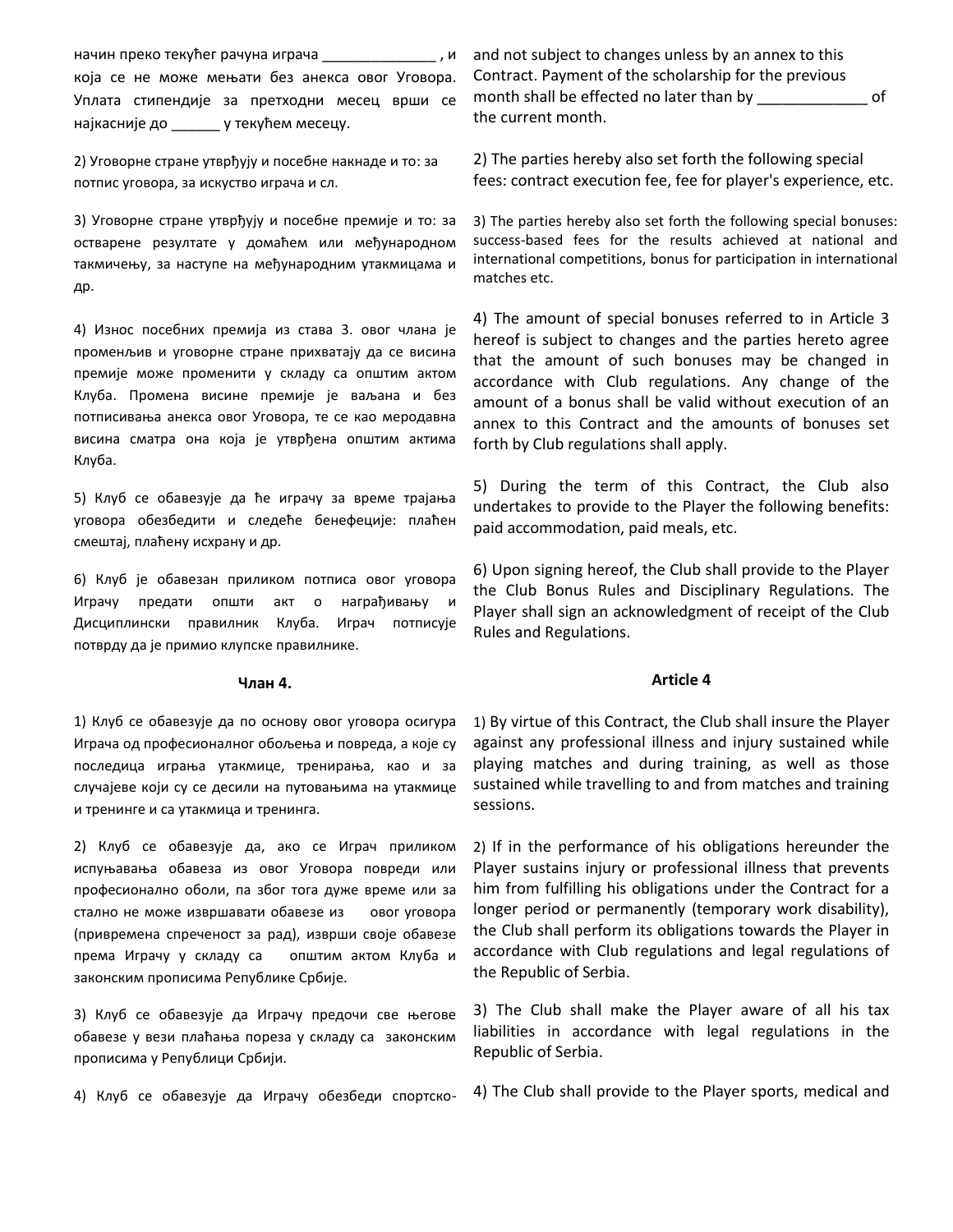медицинску и терапијску негу (укључујући редовне лекарске и стоматолошке прегледе), без накнаде, као и да предузима превентивне и едукативне мере у циљу спречавања допинга. Клуб је, у складу са законском регулативом, дужан да води евиденцију о повредама играча, док наступа за Клуб.

5) Клуб се обавезује да Играчу омогући спортско усавршавање ангажовањем стручних лица приликом припрема, тренинга и утакмица.

6) Клуб се обавезује да омогући Играчу одлазак на припреме и утакмице одговарајуће националне репрезентације за коју наступа, у складу са важећим прописима.

7) Клуб се обавезује да Играчу обезбеди сву потребну спортску опрему без накнаде.

8) Клуб се обавезује да Играчу омогући да има равноправан третман у односу на све друге играче у Клубу и да му гарантује да неће бити изложен било каквом виду дискриминације. Клуб се обавезује да поштује сва људска права Играча.

9) Клуб се обавезује да неће спречавати Играча у његовом обавезном школовању и образовању које није у вези са фудбалским активностима.

#### *Обавезе играча*

#### **Члан 5.**

1) Играч је обавезан да се придржава прописа ФИФА, УЕФА, ФСС, а нарочито Статута ФСС, Правилника о регистрацији, статусу и трансферу играча ФСС, Правилника о фудбалским такмичењима ФСС, Етичког кодекса ФСС, прописа из области радног законодавства као и Статута и других аката Клуба.

2) Играч се обавезује да игра фудбал за Клуб према својим најбољим способностима, да ће све своје спортске способности, знања и вештине користити у прилог Клуба и да ће у свом понашању избегавати све што би могло штетити угледу Клуба.

3) Играч је обавезан да се придржава тренерових упутстава и налога, као и да води рачуна о здравом начину живота и одржавању спортске форме.

therapeutic care, free of charge (including regular medical and dental examination), and shall undertake preventive measures and educational activities to prevent doping. In accordance with legal regulations, the Club is responsible to keep records of Player's injuries while appearing for the Club.

5) The Club agrees to provide to the Player further sports related education through engagement of skilled personnel for preparation, training and matches.

6) The Club shall release the Player for participation in preparation sessions and matches of the national team he is eligible to play for, in accordance with current regulations.

7) The Club shall supply all necessary sporting gear to the Player free of charge.

8) The Club shall ensure equal treatment of the Player visà-vis all other Club players and warrants to the Player that the Player shall not be exposed to any type of discrimination. The Club shall respect all human rights of the Player.

9) The Club shall not prevent the Player from fulfilling his obligations in respect of compulsory education not related to football activities.

## *Obligations of the Player*

#### **Article 5**

1) The Player shall comply with the rules and regulations of FIFA, UEFA, and the Football Association of Serbia, and in particular with the Statutes of the Football Association of Serbia, Regulations on the Registration, Status and Transfer of Players of the FA of Serbia, Football Competition Rules of the FA of Serbia, the Code of Ethics of the FA of Serbia, labor regulations, as well as Club Statutes and other rules and regulations promulgated by the Club.

2) The Player shall play football for the Club to the best of his skills and ability using his best sporting efforts, skills and knowledge in the best interest of the Club, and shall avoid conducting himself in a manner that could be detrimental to the reputation of the Club.

3) The Player shall follow the Coach's directions and orders, and shall take care of healthy life style and of maintaining sporting fitness.

4) Играч се обавезује да учествује на свим такмиче-4) The Player shall participate in any and all competitions and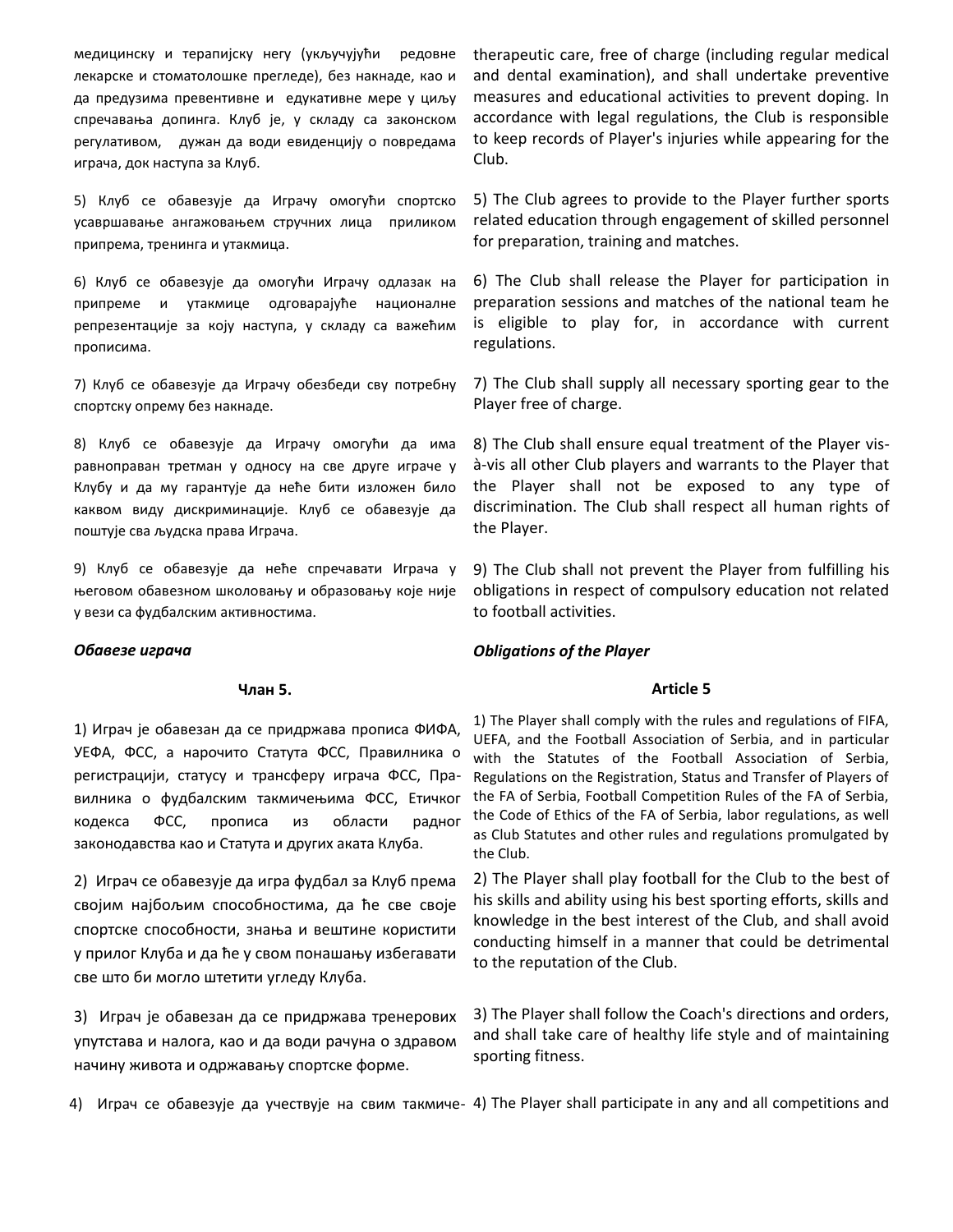и осталим активностима у вези са припремом за утакмице и такмичења, укључујући и путовања у земљи и иностранству превозним средством које одреди Клуб.

5) Играч се обавезује да се спортски понаша према свим лицима која учествују на утакмици или тренингу, да научи и поштује правила игре и да прихвата одлуке званичника утакмице.

6) Играч се обавезује да неће учествовати у другим фудбалским активностима које не произилазе из овог Уговора (осим учешћа у активностима националне репрезентације), као ни у другим потенцијално опасним активностима које му није одобрио Клуб и које осигурање клуба не покрива.

7) Играч се обавезује да се неће директно или индиректно кладити на спортским кладионицама на утакмице такмичења у којем учествује Клуб, односно осталим сличним активностима повезаним са фудбалом.

не сме угрожавати репутацију клуба или фудбала.

нарочито ако се односи на унутрашње односе у Клубу, на садржај тренинга или припрема или на тактику за поједину утакмицу. Наведене податке Играч сме износити јавно само уз изричиту сагласност овлашћеног лица Клуба.

томе не обавести клупског лекара (осим у хитним се давати само уз пристанак Играча.

11) Играч је обавезан да се на захтев клупског лекара редовно подвргава лекарском прегледу и лечењу.

12) Играч има право на друго мишљење независног медицинског стручњака ако оспорава мишљење сручњака из клуба. Уколико и даље постоје опречна мишљења, играч и клуб су сагласни да прихвате

њима и тренинзима Клуба, на свим договорима играча training sessions of the Club, and shall attend all players' meetings any take part in any other activity related to the preparation for matches and competitions, including travel in the country and abroad by means of transport designated by the Club.

> 5) The Player shall conduct himself in a sportsmanlike manner towards all participants in a match or training session, and shall learn and abide by the rules of the game, and accept decisions of match officials.

> 6) The Player shall not participate in any other football activities unless they arise out of this Contract (with the exception of the activities of the national team), or in any potentially dangerous activities unless approved by the Club and covered by the insurance policy provided by the Club.

> 7) The Player shall not, directly or indirectly, engage in sports betting on competition matches played by his own Club and/or in other similar activities related to football.

8) Играч се обавезује да ће учествовати у свим активнос-8) The Player agrees to participate in any and all activities тима које имају за циљ промоцију Клуба, а нарочито у aimed at Club promotion, and in particular in the activities активностима путем електронских и штампаних медија, organized through electronic or mass media, as well as in као и путем јавних приредби и промоција и слично. Играч any public events, promotional activities, etc. The Player shall not jeopardize the reputation of the Club or football.

9) Играч се обавезује да неће давати изјаве за медије о 9) The Player shall refrain from making any public statements ономе што се актима Клуба сматра пословном тајном, а in the media about any matters which are deemed confidential under Club rules and regulations, in particular if related to internal relations within the Club, the program of training or preparation sessions or tactics for a particular match. Such information may be disclosed by the Player only with an explicit approval of the authorized Club official.

10) Играч се обавезује да у случају болести или повреде 10) The Player agrees to report without delay to the Club or одмах обавести Клуб или клупског лекара и да се не Club's medical doctor any illness or injury and shall not подвргава лекарским испитивањима а да претходно о undergo any medical examination without prior notice to случајевима). Подаци о болести или повреди играча могу Any information about Player's injury or illness may be the Club's medical doctor (except in case of emergency). disclosed only with the Player's consent.

> 11) The Player shall undergo regular medical examinations and treatment upon request of the Club's medical doctor.

12) The Player has the right to seek second opinion of an independent medical professional if the Player challenges the opinion of the Club's professional. If the second opinion differs from the first, the Player and Club agree to accept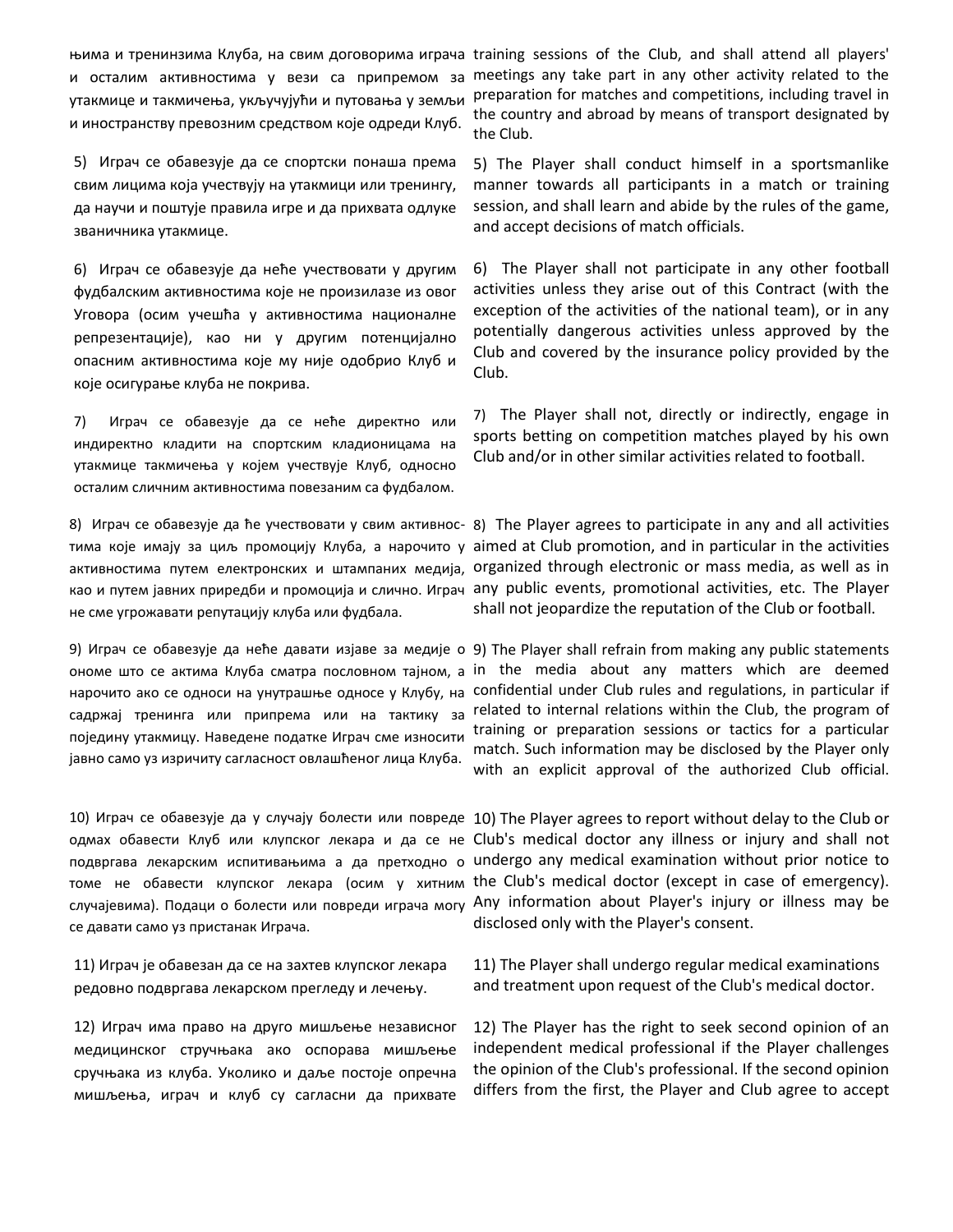обавезујуће.

13) Играч се обавезује да води рачуна о имовини Клуба и да је врати по окончању овог Уговора.

14) Играч се обавезује да долази на све манифестације Клуба (спортске, комерцијалне и сл.).

15) Играч се обавезује да рекламира спонзоре или комитенте Клуба који имају са Клубом закључен уговор о спонзорству или уговор о промоцији, а све према условима и налогу Клуба. Рекламирање других правних или физичких лица Играчу није допуштено без писане сагласности Клуба.

16) Играч се обавезује да ће се придржавати свих прописа Савеза, лига, Удружења играча и Клуба који се односе на забрану дискриминације.

#### **Члан 6.**

употребу лика Играча у свим медијима и институцијама, укључујући и мултимедије, а посебно се односи на употребу фотографија Играча које је допустио Клуб.

2) Клуб има право на употребу факсимила играчевог потписа на клупским сувенирима.

3) Играч може индивидуално користити свој лик и име у маркентишке сврхе на начин да приликом тих активности не користи обележја Клуба ни његову службену спортску опрему.

#### **Члан 7.**

\_\_\_\_\_\_\_\_\_\_\_\_\_\_\_\_\_\_\_\_\_\_\_\_\_\_\_\_\_\_\_\_\_\_\_\_\_\_\_\_\_\_\_\_ \_\_\_\_\_\_\_\_\_\_\_\_\_\_\_\_\_\_\_\_\_\_\_\_\_\_\_\_\_\_\_\_\_\_\_\_\_\_\_\_\_\_\_ .

Клуб се обавезује да омогући играчу и:

мишљење независног трећег лица које ће бити the opinion of a third, independent expert whose opinion shall be binding.

> 13) The Player shall take due care of the Club's property and shall return the same upon termination of this Contract.

14) The Player shall attend all Club events (of sporting, commercial or other nature).

15) The Player agrees to advertise sponsors or clients of the Club who have signed a sponsorship or advertising and promotion agreement with the Club, fully in accordance with the requirements and directions of the Club. The Player is not allowed to advertise any other legal or physical person without the Club's written consent.

16) The Player shall comply with all rules and regulations of the Association, the Leagues, Player Associations and the Club with respect to prohibition of discrimination.

# **Article 6**

1) Играч потписом овог Уговора преноси на Клуб право 1) By executing this Contract the Player grants to the Club на употребу лика и имена. Ово право односи се на the right to use his name and image. This right refers to the use of the Player's image in any and all media and institutions, including multimedia, and in particular to the use of Player's photographs as approved by the Club.

> 2) The Club is entitled to use Player's signature facsimile on Club's promotional items.

3) The Player may use his name and image on his own for marketing purposes provided, however, that in any such activities the Player shall not use any Club insignia or the Club's official sporting gear.

# **Article 7**

The Club shall also provide the following to the Player:

#### **Члан 8.**

1) Клуб и Играч се обвезују да ће поштовати све анти-допинг правилнике ФИФА, УЕФА и ФСС.

2) Играч се обавезује да неће узимати допинг, а клуб да му неће налагати узимање допинга.

1) The Club and Player agree to comply with all anti-doping regulations of FIFA, UEFA and the FA of Serbia.

2) The Player shall refrain from taking any doping substances, and the Club shall not order the Player to use doping substances.

# **Article 8**

\_\_\_\_\_\_\_\_\_\_\_\_\_\_\_\_\_\_\_\_\_\_\_\_\_\_\_\_\_\_\_\_\_\_\_\_\_\_\_\_\_\_\_\_\_\_\_\_ \_\_\_\_\_\_\_\_\_\_\_\_\_\_\_\_\_\_\_\_\_\_\_\_\_\_\_\_\_\_\_\_\_\_\_\_\_\_\_\_\_\_\_\_\_\_\_\_.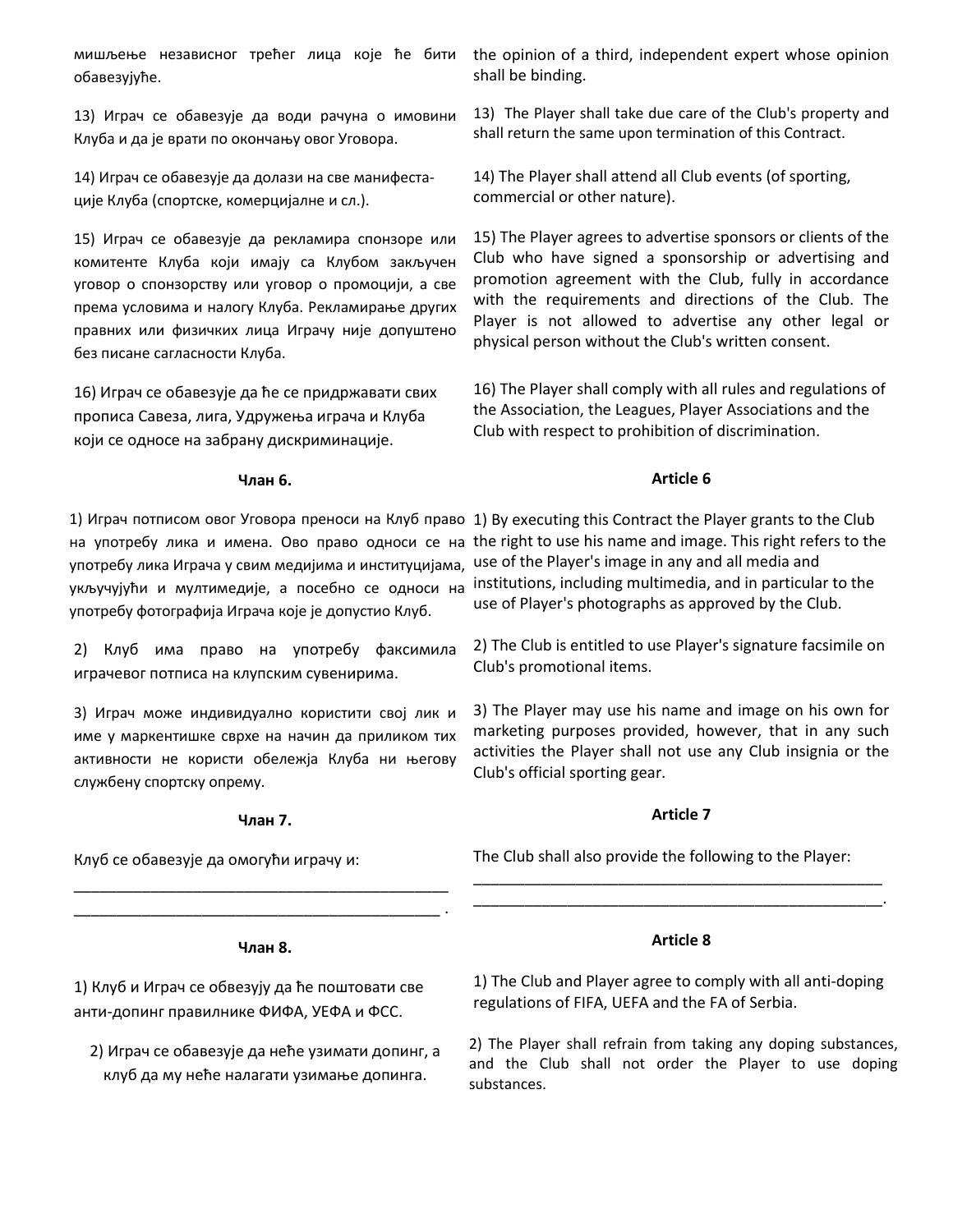#### **Члан 9.**

1) Клуб се обавезује да неће на било који начин дискриминисати Играча у односу на друге играче Клуба.

2) Играч има право изнети своје мишљење у вези са овим Уговором тренеру и одговорном лицу у Клубу, на начин да се то мишљење не износи изван Клуба.

3) Клуб не може наложити Играчу да тренира са клупским тимовима младих узраста, осим ако Играч има право наступа за те тимове.

#### **Члан 10.**

1) Клуб има право да Играчу одређује висину казне због 1) The Club is entitled to impose fines on the Player for Клуба. Потписом овог Уговора Играч прихвата примену општих аката Клуба, на начин да ће казну уплатити Клубу или да ће Клуб умањити Играчеву накнаду.

2) Клуб има право на раскид овог Уговора под следећим условима:

\_\_\_\_\_\_\_\_\_\_\_\_\_\_\_\_\_\_\_\_\_\_\_\_\_\_\_\_\_\_\_\_\_\_\_\_\_\_\_\_\_\_\_\_ \_\_\_\_\_\_\_\_\_\_\_\_\_\_\_\_\_\_\_\_\_\_\_\_\_\_\_\_\_\_\_\_\_\_\_\_\_\_\_\_\_\_\_\_ \_\_\_\_\_\_\_\_\_\_\_\_\_\_\_\_\_\_\_\_\_\_\_\_\_\_\_\_\_\_\_\_\_\_\_\_\_\_\_\_\_\_\_\_ \_\_\_\_\_\_\_\_\_\_\_\_\_\_\_\_\_\_\_\_\_\_\_\_\_\_\_\_\_\_\_\_\_\_\_\_\_\_\_\_\_\_\_

# 1) The Club shall not discriminate against the Player in any

2) The Player may express his opinion about this Contract to the Coach or to an authorized Club official provided however that such opinion shall not be disclosed publicly outside the Club.

3) The Club may not instruct the Player to participate in training sessions with young Club teams, unless the Player is eligible to play for such teams.

## **Article 10**

непоштовања овог Уговора, у складу са општим актима breach of this Contract, in accordance with Club rules and regulations. By executing this Contract, the Player agrees to be bound by Club rules and regulations, and to pay fine to the Club or to have his remuneration deducted accordingly.

> 2) The Club is entitled to terminate this Contract under the following terms:

> \_\_\_\_\_\_\_\_\_\_\_\_\_\_\_\_\_\_\_\_\_\_\_\_\_\_\_\_\_\_\_\_\_\_\_\_\_\_\_\_\_\_\_\_ \_\_\_\_\_\_\_\_\_\_\_\_\_\_\_\_\_\_\_\_\_\_\_\_\_\_\_\_\_\_\_\_\_\_\_\_\_\_\_\_\_\_\_\_ \_\_\_\_\_\_\_\_\_\_\_\_\_\_\_\_\_\_\_\_\_\_\_\_\_\_\_\_\_\_\_\_\_\_\_\_\_\_\_\_\_\_\_\_ \_\_\_\_\_\_\_\_\_\_\_\_\_\_\_\_\_\_\_\_\_\_\_\_\_\_\_\_\_\_\_\_\_\_\_\_\_\_\_\_\_\_\_\_

#### **Члан 11.**

Ако Клуб након завршетка такмичарске сезоне прелази у степен такмичења у којем се не могу закључивати уговори о професионалном игрању, овај Уговор се аутоматски раскида.

#### **Члан 12.**

1) Уговорне стране су сагласне да ће се трансфер Играча извршити под условима:

\_\_\_\_\_\_\_\_\_\_\_\_\_\_\_\_\_\_\_\_\_\_\_\_\_\_\_\_\_\_\_\_\_\_\_\_\_\_\_\_\_\_\_\_ \_\_\_\_\_\_\_\_\_\_\_\_\_\_\_\_\_\_\_\_\_\_\_\_\_\_\_\_\_\_\_\_\_\_\_\_\_\_\_\_\_\_\_\_

# **Article 11**

If, upon termination of the competition season, the Club enters the level of competition which does not allow negotiation of professional player contracts, this Contract shall be deemed terminated forthwith.

#### **Article 12**

1) The parties hereto agree that Player transfer shall be carried out under the following terms and conditions:

\_\_\_\_\_\_\_\_\_\_\_\_\_\_\_\_\_\_\_\_\_\_\_\_\_\_\_\_\_\_\_\_\_\_\_\_\_\_\_\_\_\_\_\_ \_\_\_\_\_\_\_\_\_\_\_\_\_\_\_\_\_\_\_\_\_\_\_\_\_\_\_\_\_\_\_\_\_\_\_\_\_\_\_\_\_\_\_\_

(the "Transfer").

\_\_\_\_\_\_\_\_\_\_\_\_\_\_\_\_\_\_\_\_\_\_\_\_\_\_\_\_\_\_\_\_\_\_\_(трансфер).

2) Уговорне стране сагласно утврђују да се трансфер реализује у складу са одредбама Правилника о регистрацији, статусу и трансферу играча ФСС, односно ФИФА, које регулишу међународни трансфер играча.

2) The parties hereto mutually agree that the Transfer shall be carried out in compliance with the provisions of the Regulations on the Registration, Status and Transfer of Players of the FA of Serbia and/or FIFA regulations governing international player transfer.

#### **Article 9**

manner whatsoever compared to other Club players.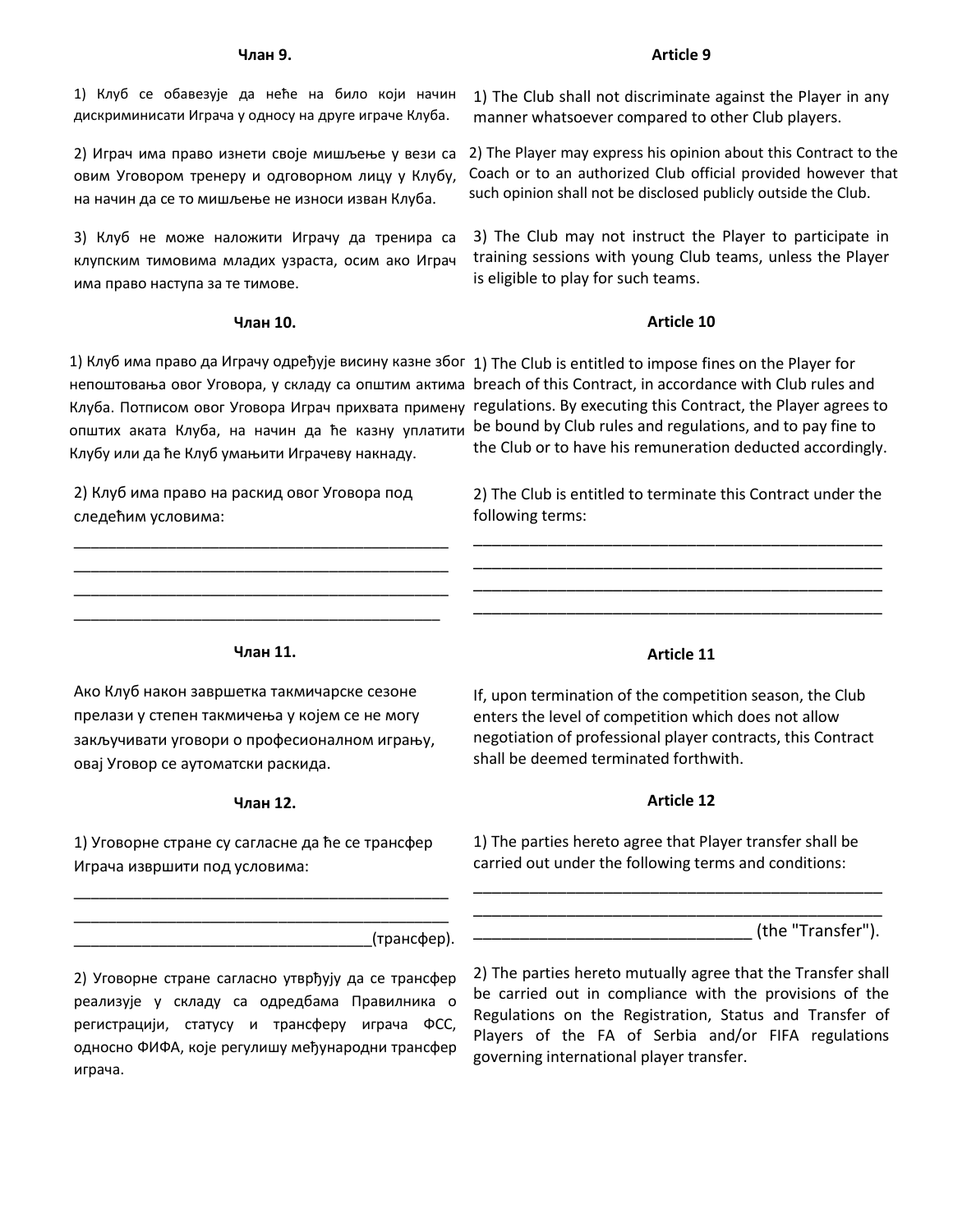1) Овај Уговор представља праву вољу уговорних страна и његовим потписом искључују се сви претходни договори, усмени или писани, постигнути између уговорних страна у погледу предмета овог Уговора. Овај Уговор у тренутку потписивања нема никаквих писаних или усмених додатака.

сагласност обе уговорне стране. Измене морају бити у писаној форми. Позивање уговорних страна на накнадне измене било које од одредби овог Уговора неће имати правно дејство ако измене нису направљене у напред наведеном облику. Сваки додатни уговор – анекс, мора се позивати на основни уговор, укључујући и претходне додатне уговоре ако постоје. Анекс уговора закључује се у 5 (пет) истоветних примерака и мора бити достављен Фудбалском савезу Србије односно органу – лиги, коме је поверено вођење такмичења.

3) Уговорне стране имају потпуно једнака права да преговарају о продужењу и/или раскиду овог уговора пре истека рока на који је закључен. Раскид уговора пре истека рока на који је закључен може наступити само из оправданих разлога, тако да у случају дужег трајања повреде/болести или трајне неспособности играча, клуб може у разумном року доставити играчу обавештење о отказу, притом се позивајући на ФИФА Правилник о статусу и трансферу играча.

4) Ако би се за неку од одредби овог Уговора утврдило да је ништава, та чињеница неће имати утицаја на остале одредбе овог Уговора. Уговор у целини остаје ваљан а уговорне стране се обавезују да ће ништаву одредбу заменити ваљаном која ће омогућити да се оствари циљ који се хтео постићи одредбом за коју је утврдено да је ништава.

5) У случају спора уговорне стране утврђују надлежност Већа за решавање спорова ФСС. Клуб и Играч се обавезују да спорове поводом овог Уговора неће решавати пред редовним судовима.

6) Ако је овај Уговор сачињен на више језика, у случају спора важећа је верзија на српском језику. 1) This Contract represents the entire understanding between the parties hereto and supersedes any and all prior agreements, either oral or in writing, made by and between the parties in respect of the subject matter contemplated herein. At the time of signing, this Contract does not contain any written or verbal addenda.

2) Одредбе овог Уговора могу се изменити само уз 2) Any changes and amendments to the provisions hereof may be made only with the consent of both parties and in writing. Any reference by the parties to any subsequent changes of the provisions of this Contract shall have no legal effect if such changes have not been made in the form as provided hereinabove. Any additional agreement – annex shall include reference to the main contract, including previous ancillary agreements, if any. Annex to the Contract shall be made in 6 (six) identical counterparts and shall be submitted to the Football Association of Serbia  $-$  i.e. the competent body  $-$  League in charge of the competition.

> 3) The Parties hereto enjoy equal rights in respect of negotiations of the renewal and/or termination of this Contract prior to the expiry of its term. This Contract may be terminated only for just cause prior to the expiry of the term of validity so that in case of longer illness/injury or permanent disability of the Player the Club may, within reasonable period, provide notice of termination by invoking FIFA Regulations on the Status and Transfer of Players.

> 4) Should any of the provisions of this Contract be found to be invalid, the validity of the remaining provisions hereof shall not be affected. The Contract, as a whole, shall remain in full force and effect and the parties agree to replace such invalid provision with a new provision that will reflect the initial purpose of the provision found to be null and void.

> 5) The parties hereto agree that the Dispute Resolution Chamber of the FA of Serbia shall have jurisdiction in case of dispute. Both the Club and Player agree not to bring any dispute arising out of this Contract before ordinary courts.

6) If this Contract has been made in several languages, in case of dispute the Serbian version shall prevail.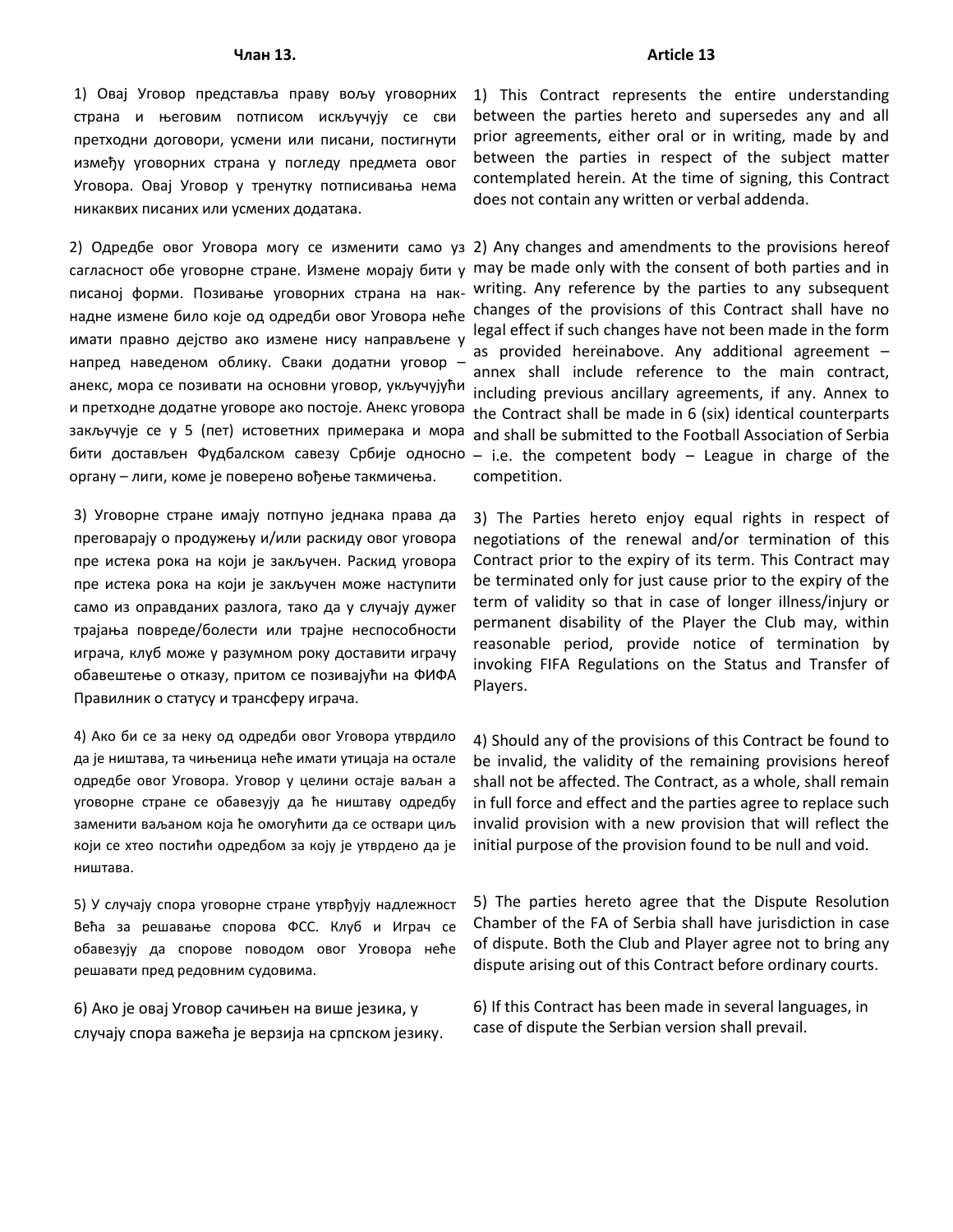#### **Члан 14.**

1) Уговорне стране потписом овог Уговора потврђују да су исти прочитале и разумеле, и прихватају сва права и обавезе, као и правне последице које из њега произлазе.

2) За све што није предвиђено овим Уговором примењују се прописи Републике Србије, општи акти ФИФА, УЕФА, ФСС и Клуба.

3) Ако је Играч малолетан, Уговор је ваљан само ако су га потписали и родитељи, стратељ или други законски заступник Играча.

4) Овај Уговор је закључен у шест (6) истоветних примерака, од којих се по један (1) примерак даје:

а) играчу,

б) регионалном фудбалском савезу,

регистрационом органу код којег је закључен и в) Фудбалском савезу Србије (односно органу-лиги коме је поверено вођење такмичења),

г) надлежном државном органу који оверава уговор један (1) примерак, док се Клубу дају два (2) примерка.

При закључивању овог Уговора учествовао је посредник (физичко или правно лице)\_\_\_\_\_\_\_\_\_\_\_\_\_\_\_\_\_\_\_,

у складу са одредбама Правилника о раду са посредницима Фудбалског савеза Србије.

1) By signing this Contract, the parties acknowledge that they have read and understood the Contract, and that they assume all rights and obligations, as well as all legal consequences arising out of this Contract.

2) Any matters not contemplated herein shall be governed by the laws of the Republic of Serbia, the rules and regulations of FIFA, UEFA, FA of Serbia and the Club.

3) If the Player is a minor, the Contract shall be deemed valid only if signed by a parent, guardian or other legal representative of the Player.

4) This Contract has been made in six (6) identical counterparts:

а) one (1) to be retained by the Player, b) one (1) by regional football association being the registration body before which the Contract has been signed; c) one (1) by the Football Association of Serbia (or the body

– league in charge of managing the competition), d) one (1) to the competent governmental authority in charge of certification of the Contact, and two (2) copies by the Club.

The intermediary (a physical or legal person) was engaged in negotiation of this Contract in accordance with the provisions of the Regulations of the FA of Serbia on working with intermediaries.

| ИГРАЧ             | КЛУБ                                                      | <b>THE PLAYER</b>            | THE CLUB                                                                             |
|-------------------|-----------------------------------------------------------|------------------------------|--------------------------------------------------------------------------------------|
| ( име и презиме ) | Овлашћени представник<br>име и презиме, функција у клубу) | (first name and family name) | (Authorized representative)<br>(first name and family name,<br>position in the Club) |

### **Article 14**